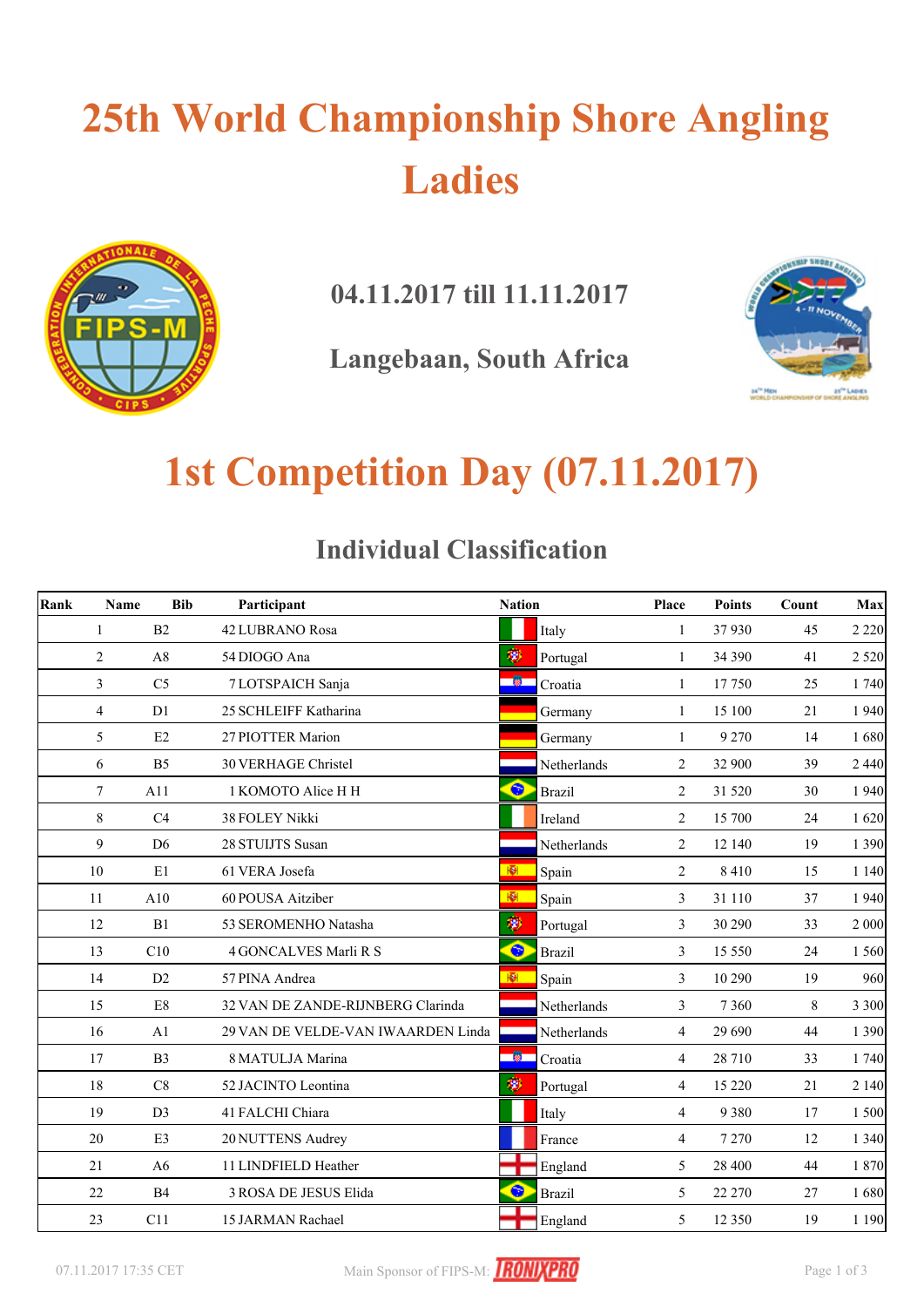# **25th World Championship Shore Angling Ladies**



### **04.11.2017 till 11.11.2017**

### **Langebaan, South Africa**



|    | <b>CIPS</b>    |                            |                            |                 |          |                |         |
|----|----------------|----------------------------|----------------------------|-----------------|----------|----------------|---------|
| 24 | D <sup>9</sup> | 18 MAINVIS Manon           | France                     | 5               | 8 6 4 0  | 12             | 1 3 9 0 |
| 25 | E4             | 51 AFONSO Zelia            | 粵<br>Portugal              | 5               | 5 8 0 0  | 9              | 960     |
| 26 | A12            | 43 MICELA Isabella         | Italy                      | 6               | 27 970   | 35             | 2 3 6 0 |
| 27 | <b>B6</b>      | 23 PRILL Petra             | Germany                    | 6               | 21 300   | 29             | 1 3 4 0 |
| 28 | C2             | 39 DI CESARE Monica        | Italy                      | 6               | 12 150   | 20             | 1 0 5 0 |
| 29 | D <sub>5</sub> | 35 GORMLEY Lisa            | Ireland                    | 6               | 8620     | 14             | 1740    |
| 30 | E9             | 5 RADIL Tea                | - 蘭一<br>Croatia            | 6               | 5 2 5 0  | $\tau$         | 1870    |
| 31 | A <sub>3</sub> | 62 CRONJE Elzanne          | South Africa               | $\tau$          | 25 9 30  | 32             | 2 2 9 0 |
| 32 | B8             | 21 DUDIT Laureen           | France                     | 7               | 20 080   | 27             | 1680    |
| 33 | C7             | 31 MOL - DE WINTER Sharona | Netherlands                | 7               | 11 150   | 17             | 1 1 9 0 |
| 34 | D11            | 50 VALENTE Amalia          | 變<br>Portugal              | $7\phantom{.0}$ | 7 1 1 0  | 10             | 1500    |
| 35 | E <sub>6</sub> | 66 COWAN Cara              | South Africa               | $\tau$          | 4610     | 8              | 1 1 4 0 |
| 36 | <b>B11</b>     | 13 FREWIN Nicki            | England                    | 8               | 19 130   | 22             | 1940    |
| 37 | A <sub>5</sub> | 17 EVERARD Carole          | France                     | 8               | 18 9 8 0 | 27             | 1 3 9 0 |
| 38 | C6             | 58 COY Mari                | 翮<br>Spain                 | 8               | 10 910   | 16             | 1 500   |
| 39 | D12            | 14 LAWN Kimberley          | England                    | 8               | 6 3 3 0  | 12             | 1450    |
| 40 | E12            | 2 SOUZA Vilma              | $\bullet$<br><b>Brazil</b> | 8               | 4 5 9 0  | 9              | 870     |
| 41 | <b>B12</b>     | 34 MANTON Linda            | Ireland                    | 9               | 17940    | 22             | 1680    |
| 42 | A4             | 26 HARMS Tatjana           | Germany                    | 9               | 17 360   | $22\,$         | 1 500   |
| 43 | C1             | 64 CAMPBELL Elsabe         | South Africa               | 9               | 9710     | 14             | 1 3 9 0 |
| 44 | D10            | 65 VERMAAK Riana           | South Africa               | 9               | 5 6 1 0  | 12             | 1 000   |
| 45 | E11            | 48 HONIBALL Melanie        | Namibia                    | 9               | 3 7 5 0  | $\overline{4}$ | 1 1 0 0 |
| 46 | A9             | 9 KOTLAR Nikolina          | Croatia                    | 10              | 16 660   | 17             | 1870    |
| 47 | B7             | 63 LOUW Kabous             | South Africa               | 10              | 14 5 10  | 17             | 2 2 2 0 |
| 48 | C9             | 24 CASTENS Brigitte        | Germany                    | 10              | 9 2 1 0  | 14             | 1 000   |
| 49 | D <sub>4</sub> | 6 BAJLO Ardena             | <b>R</b><br>Croatia        | 10              | 5 4 3 0  | 9              | 1 1 4 0 |
| 50 | E7             | 12 ADAMS Rebecca           | England                    | 10              | 3 0 9 0  | 7              | 800     |
| 51 | $\rm A7$       | 37 WHELAN Tracey           | Ireland                    | 11              | 13 4 20  | 24             | 1 4 5 0 |
| 52 | A2             | 45 COETZEE Sarah           | Namibia                    | 11              | 11 370   | 16             | 1 3 9 0 |
| 53 | B10            | 49 HART Julia              | Namibia                    | 11              | 6 5 9 0  | $10\,$         | 960     |
| 54 | $\rm{C}3$      | 47 LANGENHOVEN Judy        | Namibia                    | 11              | 5 9 2 0  | $\,8\,$        | 1 1 4 0 |